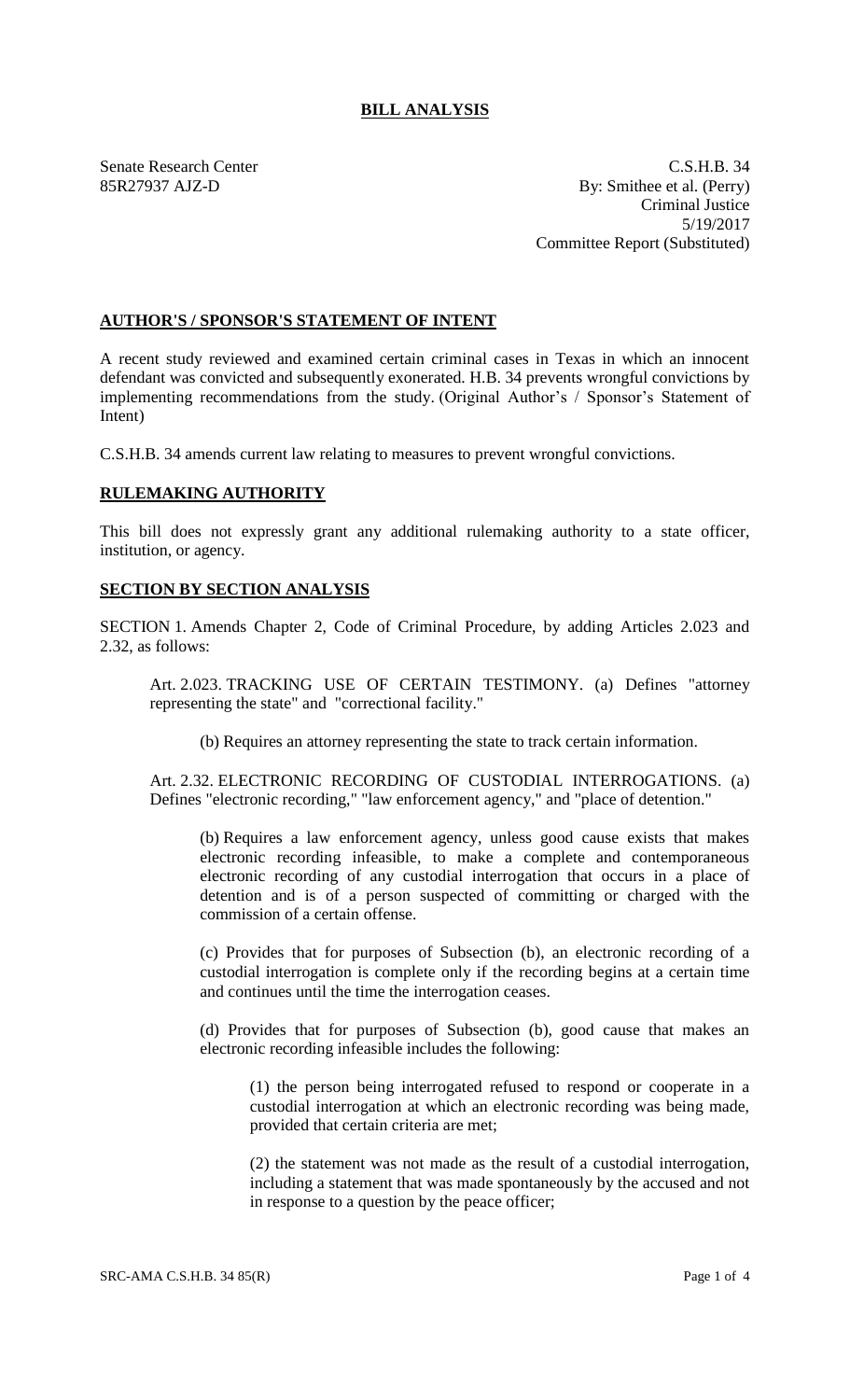(3) the peace officer or agent of the law enforcement agency conducting the interrogation attempted, in good faith, to record the interrogation but the recording equipment did not function, the officer or agent inadvertently operated the equipment incorrectly, or the equipment malfunctioned or stopped operating without the knowledge of the officer or agent;

(4) exigent public safety concerns prevented or rendered infeasible the making of an electronic recording of the statement; or

(5) the peace officer or agent of the law enforcement agency conducting the interrogation reasonably believed at the time the interrogation commenced that the person being interrogated was not taken into custody for or being interrogated concerning the commission of a certain offense.

(e) Provides that a recording of a custodial interrogation that complies with this article is exempt from public disclosure as provided by Section 552.108 (Exception: Certain Law Enforcement, Corrections, and Prosecutorial Information), Government Code.

SECTION 2. Amends Article 38.075, Code of Criminal Procedure, by adding Subsection (c), to authorize evidence of a prior offense committed by a person who gives testimony described by Subsection (a) (relating to the prohibition against convicting a defendant of an offense on the testimony of a person to whom the defendant made a certain statement) to be admitted for the purpose of impeachment if the person received a benefit described by Article 39.14(h-1)(2) with respect to the offense, regardless of whether the person was convicted of the offense.

SECTION 3. Amends Section 3, Article 38.20, Code of Criminal Procedure, by amending Subsection (c) and adding Subsection (d), as follows:

(c) Requires the model policy or any other policy adopted by a law enforcement agency under Subsection (a) (relating to the adoption, implementation, and amendment of a certain written policy) to:

(1) makes no changes to this subdivision;

(2) include, rather than address, the following information regarding evidencebased practices, rather than topics:

(A) procedures for selecting photograph and live lineup filler photographs or participants to ensure that the photographs or participants are consistent in appearance with the description of the alleged perpetrator that was provided by a witness and do not make the suspect noticeably stand out;

(B) instructions given to a witness before conducting a photograph or live lineup identification procedure that must include a statement that the person who committed the offense may or may not be present in the procedure and that the investigation will continue regardless of whether the witness identifies a person in the procedure;

(C) procedures for documenting and preserving the results of a photograph or live lineup identification procedure, including the documentation of witness statements, regardless of the outcome of the procedure;

(D) makes no changes to this paragraph;

(E) deletes existing text including alternative procedures designed to prevent opportunities to influence the witness; and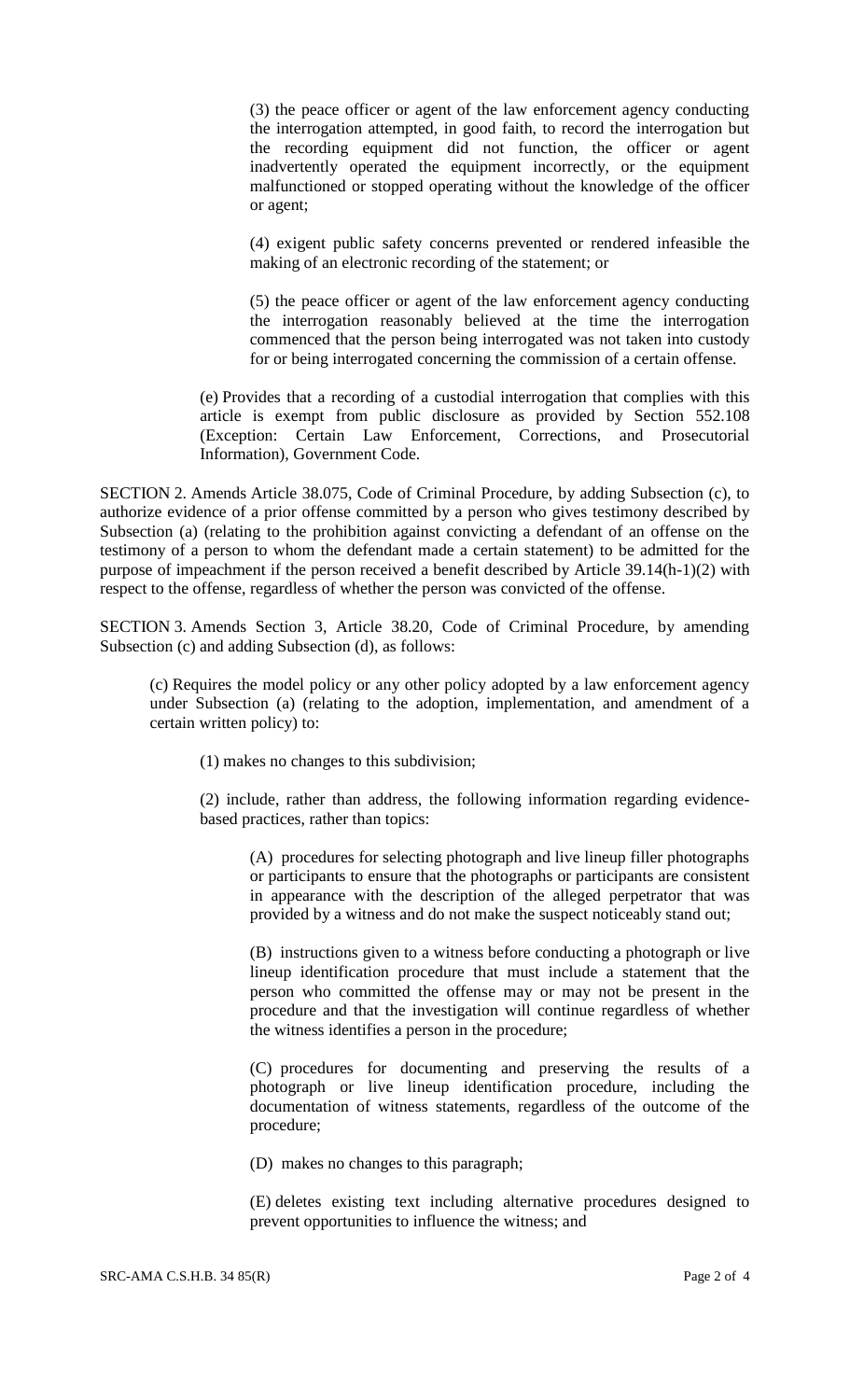(F) and (G) makes no changes to these paragraphs.

Makes nonsubstantive changes.

(d) Requires that a witness who makes an identification based on a photograph or live lineup identification procedure be immediately asked after the procedure to state, in the witness's own words, the witness's level of confidence in making the identification. Requires a law enforcement agency to document in accordance with Subsection  $(c)(2)(C)$ any statement made under this subsection.

SECTION 4. Amends Section 5, Article 38.20, Code of Criminal Procedure, as follows:

Sec. 5. (a) Creates an exception under Subsection (c) and makes nonsubstantive changea.

(b) Creates an exception under Subsection (c) and makes a nonsubstantive change.

(c) Provides that, if a witness who has previously made an out-of-court photograph or live lineup identification of the accused makes an in-court identification of the accused, the eyewitness identification is admissible into evidence against the accused only if the evidence is accompanied by:

(1) the details of each prior photograph or live lineup identification made of the accused by the witness, including the manner in which that identification procedure was conducted; and

(2) evidence showing the witness's confidence level as described by the witness at the time of the prior photograph or live lineup identification specified under Subdivision (1).

SECTION 5. Amends Article 38.22, Code of Criminal Procedure, by adding Section 9, as follows:

Sec. 9. Provides that, notwithstanding any other provision of this article, no oral, sign language, or written statement that is made by a person accused of an offense listed in Article 2.32(b) and made as a result of a custodial interrogation occurring in a place of detention, as that term is defined by Article 2.32, is admissible against the accused in a criminal proceeding unless:

(1) an electronic recording was made of the statement, as required by Article  $2.32(b)$ ; or

(2) the attorney representing the state offers proof satisfactory to the court that good cause, as described by Article 2.32(d), existed that made electronic recording of the custodial interrogation infeasible.

SECTION 6. Amends Article 39.14, Code of Criminal Procedure, by adding Subsection (h-1), as follows:

(h-1) Defines "correctional facility." Requires the state, notwithstanding any other provision of this article, if the state intends to use at a defendant's trial testimony of a person to whom the defendant made a statement against the defendant's interest while the person was imprisoned or confined in the same correctional facility as the defendant, to disclose to the defendant certain information.

SECTION 7. Amends Section 1701.253, Occupations Code, by adding Subsection (n), as follows:

(n) Requires the Texas Commission on Law Enforcement, as part of the minimum curriculum requirements, to establish a statewide comprehensive education and training